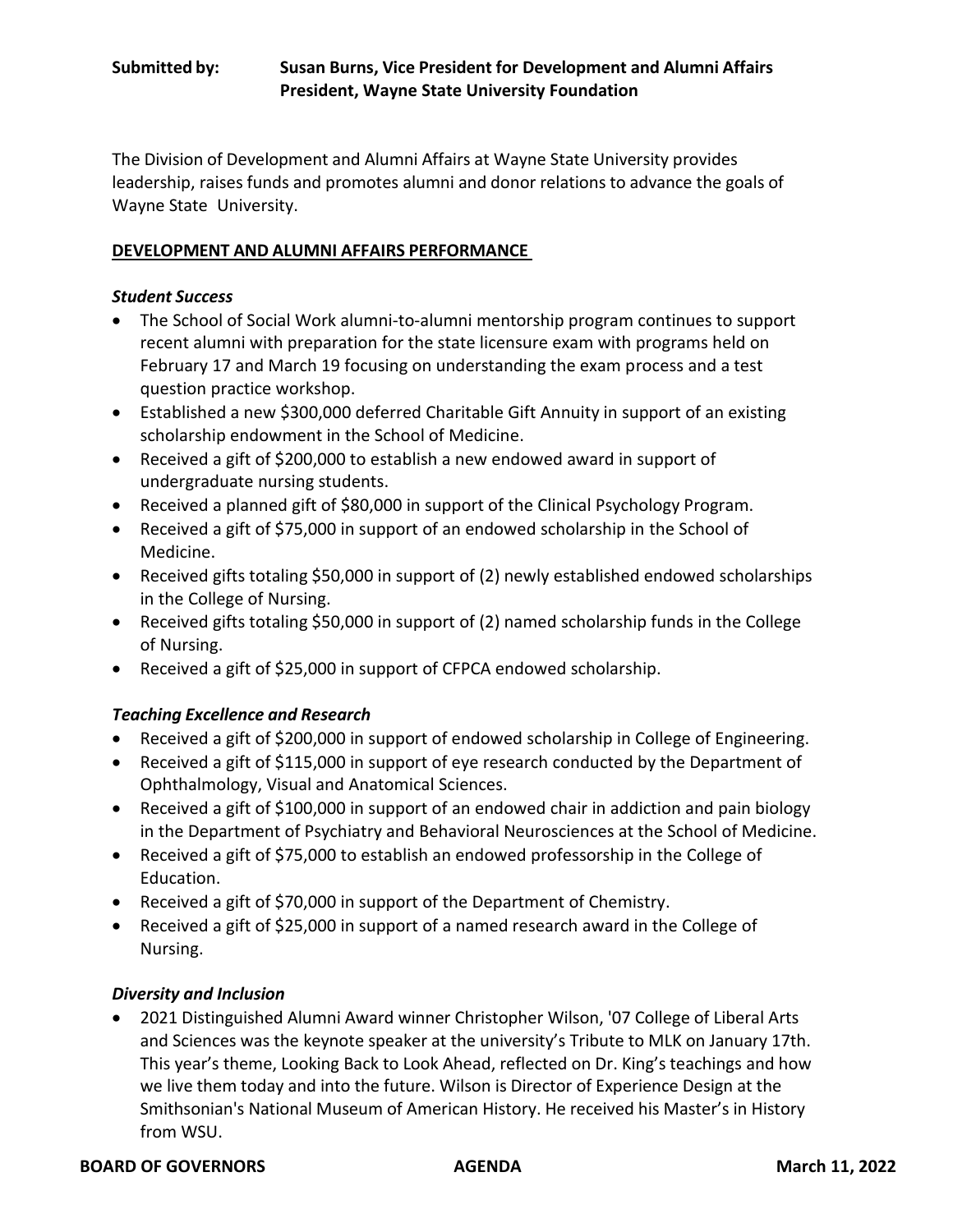# **Submitted by: Susan Burns, Vice President for Development and Alumni Affairs President, Wayne State University Foundation**

### *Community Engagement*

- Received a one-year grant of \$163,592 in support of CHECK-UP's Community Health Scholars Program (CHSP).
- Received a gift of \$100,000 in support of the College of Engineering Corporate Partners Program.

# **UPCOMING DEVELOPMENT AND ALUMNI EVENTS (Subject to Change)**

| March 24: | Washington, D.C. Alumni Reception      |
|-----------|----------------------------------------|
| April 6:  | Detroit Presidential Alumni Reception  |
| April 7:  | WSU Giving Day 2022                    |
| April 21: | BLAC + BLSA Mentor Program Celebration |
| April 22: | College of Engineering Hall of Fame    |
| April 25: | <b>Grand Rapids Alumni Reception</b>   |
| May 12:   | Wayne Loyal Lifetime Circle Induction  |
| May 18:   | Chicago Alumni Gathering               |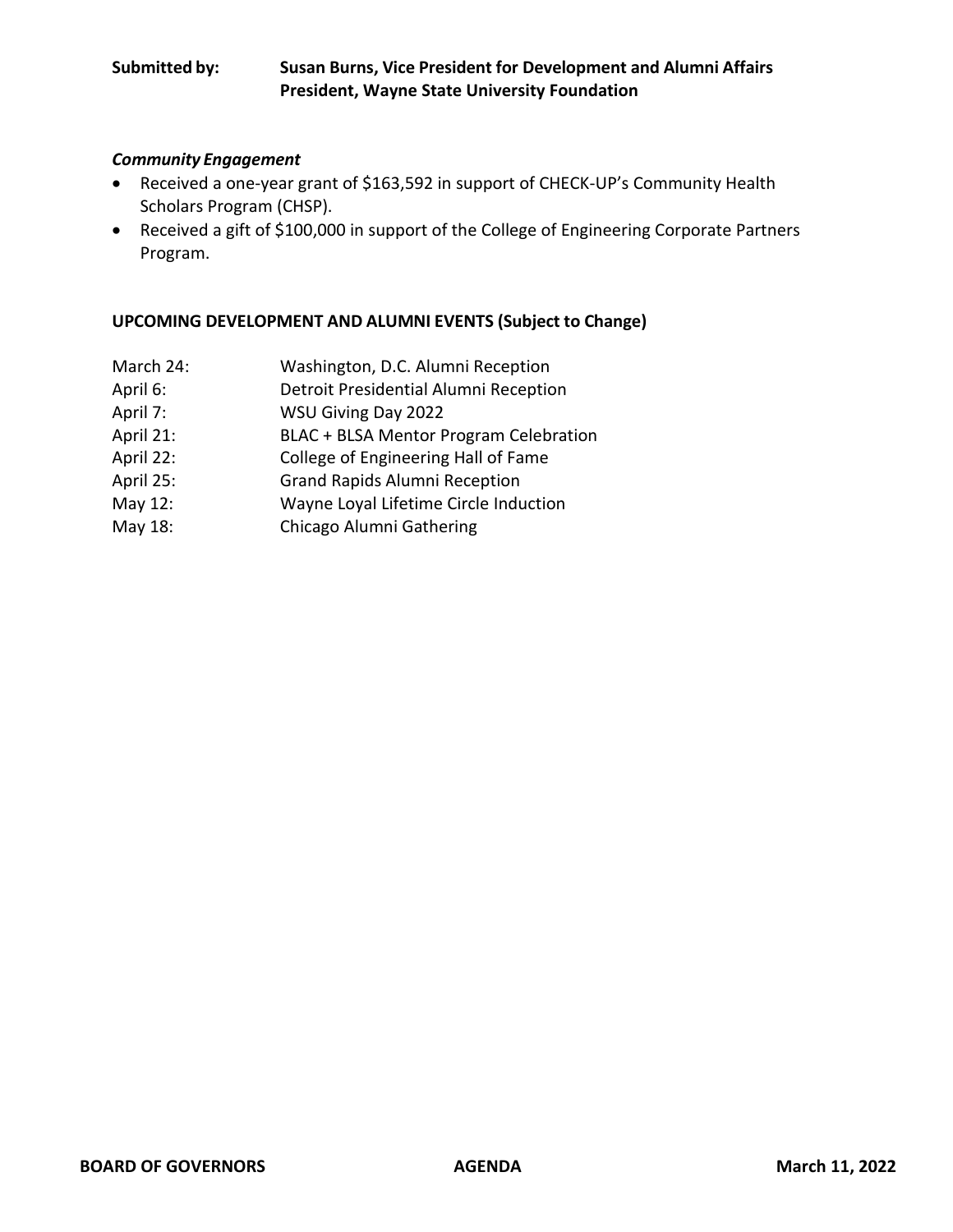### **FUNDRAISING PERFORMANCE**

Fiscal year totals as of January 31, 2022 (does not include philanthropy from FMRE)

|                                    | <b>Current FYTD</b> |              | <b>Prior FYTD</b> |
|------------------------------------|---------------------|--------------|-------------------|
|                                    | <b>FY End Goal</b>  | Total        | <b>Total</b>      |
| New Gifts and Pledges <sup>1</sup> | \$66,000,000        | \$20,952,020 | \$17,332,479      |
| Cash Gifts <sup>2</sup>            | \$50,000,000        | \$30,015,220 | \$17,465,391      |
| In-Kind Gifts <sup>2</sup>         |                     | \$180,428    | \$47,853          |

**<sup>1</sup>**New gifts and pledges include new cash gifts, pledge commitments, realized estate gifts and gifts-in-kind. Pledge payments are **not** included.

**<sup>2</sup>**Cash/in-kind gifts include only new cash gifts and gifts-in-kind. Pledge payments are included.